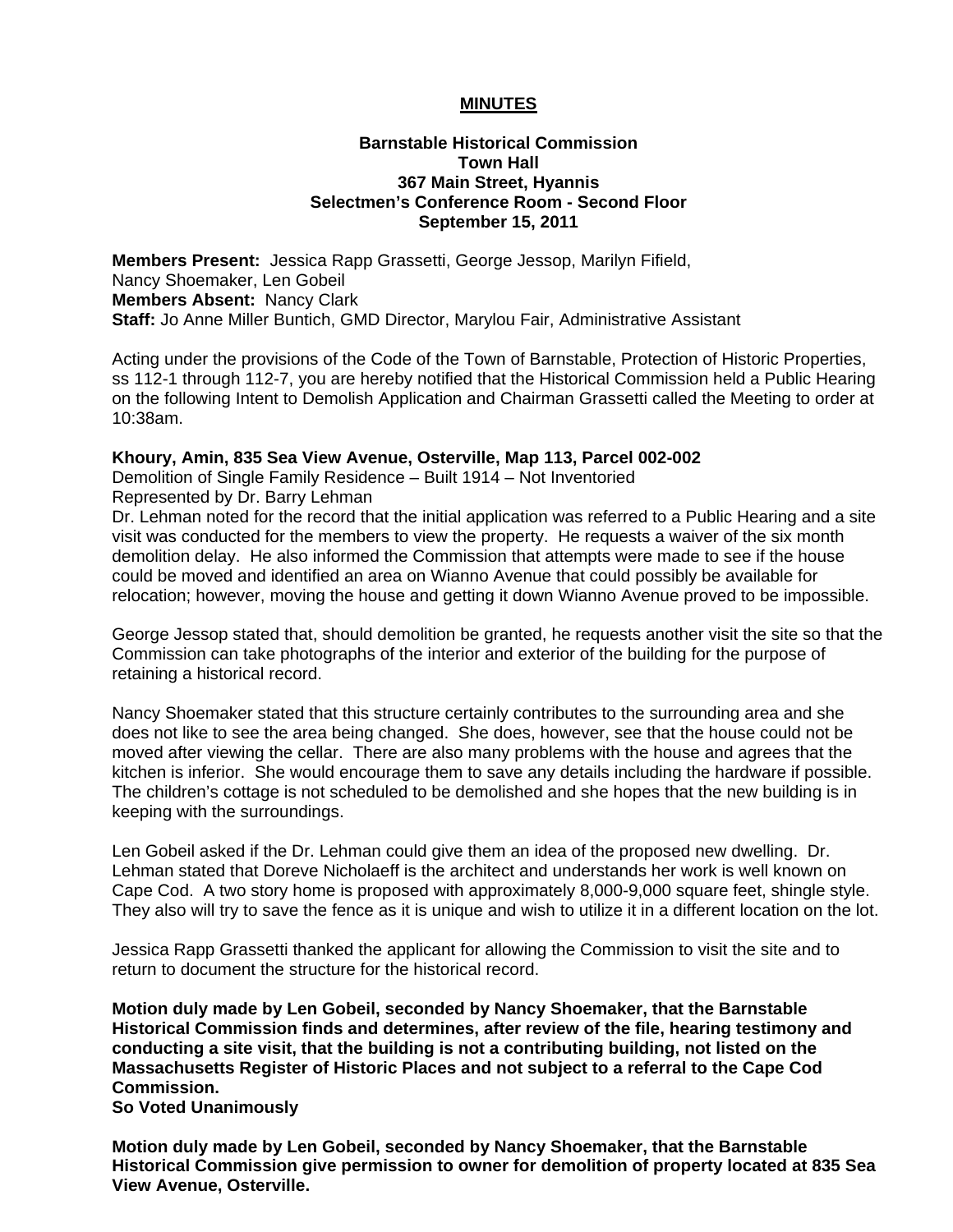The following Demolition Applications were filed and a Hearing was held to decide on an initial basis, whether or not the building is historically or architecturally significant.

## **Haley, Steven & Kathleen, 233 Seapuit River Road, Osterville, Map 051, Parcel 001**

Demolition of Single Family Residence – Built 1926 – Inventoried

Represented by Architect Jan Gleysteen and Bruce Besse, Landscape Designer A letter from Abutter Frederick Wrightson, III was received in support of the Application. Mr. Gleysteen reviewed the photographs that were included in the application and requested that the Commission find this property not historically significant and allow its demolition. He then reviewed the current site plan and the proposed site plan and noted that the existing house is built in reverse in that the front of the house faces the water and the rear of the house is what you see when you drive up the driveway. He further stated that the house is in poor condition and deteriorating.

Mr. Gleysteen also stated that this home was once the summer home of Sumner Pearmain who was in the League of Nations and promoted world peace and was also an avid organic gardener.

Mr. Besse explained that he has been working with the Haleys for two years on the property across the street and recently completed the landscaping. He has reviewed this property and found no signs of organic gardening on the site. The only significant items are some very large rhododendrons.

Since Mr. Pearmain was so important in US history, Nancy Shoemaker requested the homeowners' permission for a photographic record, if demolition is approved, to document the house. She also asked if there are any older photographs of the house, and Mr. Besse agreed to check with the owners and provide copies if available.

**Motion duly made by George Jessop, seconded by Len Gobeil, to find that the building located at 233 Seapuit River Road, Osterville is not a significant structure in accordance with the definition of Significant Buildings in §112-2B due to being altered to the point where there is no architectural significance remaining. So Voted Unanimously** 

**Motion duly made by George Jessop, seconded by Len Gobeil, based upon Article 1 Protection of Historic Properties, that the property located at 233 Seapuit River Road, Osterville, not be referred to a Public Hearing. So Voted Unanimously** 

**Stavros, Christopher, Trustee 21 Wianno Head Road Realty Trust 21 Wianno Head Road, Osterville, Map 091, Parcel 005-001** 

Demolition of Single Family Residence – Built 1935 – Not Inventoried

Represented by Mark Cutone, Architect

Jessica Rapp Grassetti noted for the record that the application indicates 22 Wianno Head Road and that the application form is incomplete. Mr. Cutone stated that the address is 21 Wianno Head Road in Osterville and that an error was made on the application.

Mr. Cutone explained that his client is interested in removing the existing structure. Only a portion of the house dates back over 75 years and additions have been made over the years. Presently, it is used as a guesthouse by the owner who lives locally and his wish is to build a single family home for permanent residency.

Nancy Shoemaker stated that this would most likely not be a problem, but with no additional photographs available of the property other than the very grainy one provided with the application, she would suggest a site visit be made and a referral to public hearing.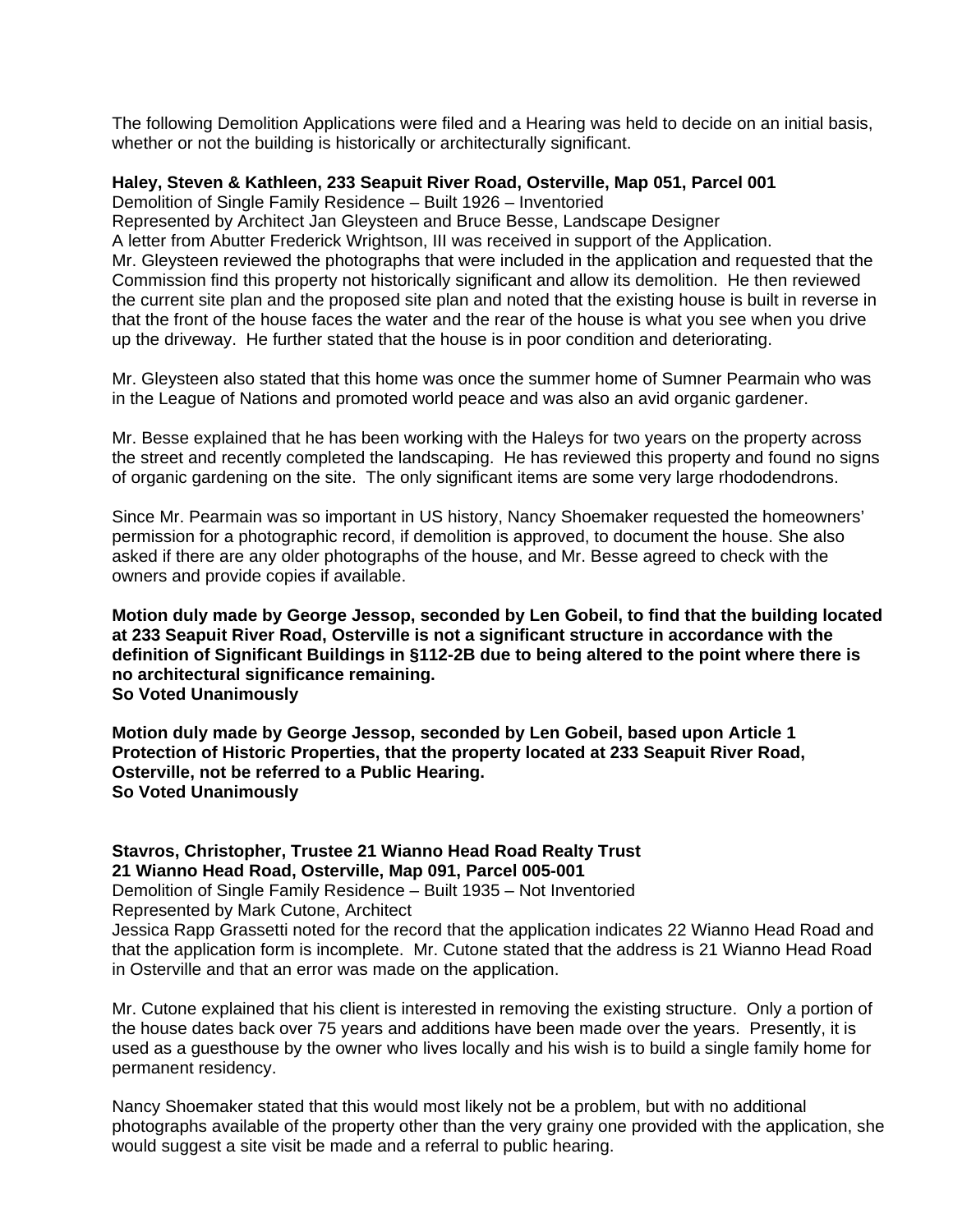Mr. Cutone asked if it would be better that he withdraw his application and resubmit with additional photographs. The members discussed this option and agreed to accept the application's written withdrawal.

## **Motion duly made by Len Gobeil, seconded by George Jessop, to accept the written withdrawal requested by the applicant for the Intent to Demolish 21 Wianno Head Road. So Voted Unanimously**

# **Lloyd, George & Holly, 1109 Main Street, Cotuit, Map 034, Parcel 009**

Demolition of Accessory Guest House – No Information Available on Guest House (Main dwelling built 1889 – Contributing in a National Register District) Represented by Peter Pometti

Mr. Pometti stated that only a portion of the two story guest house is old. The interior is vinyl flooring, a circular stairway and two of the walls have been removed. The Lloyds would like to construct a post and beam garage in its place.

In addition to the Guesthouse, Mr. Pometti requested that the shed located on the property be demolished as well. Jessica Rapp Grassetti commented that this structure has gone through many alterations, adding that outbuildings are a major factor to the streetscape.

Upon review of the shed, George Jessop estimated this structure to have been built sometime in the 1940's or 1950's and most likely not significant.

**Motion duly made by Len Gobeil, seconded by George Jessop, that the Commission finds that in accordance with Section 112.3D that the structure proposed for demolition at 1109 Main Street, Cotuit, is not significant per the definition of Significant Building in § 112-2B. So Voted Unanimously** 

**Motion duly made by Len Gobeil, seconded by George Jessop, that the structure located at 1109 Main Street, Cotuit, not be referred to a public hearing to determine how Article 1 Protection of Historic Properties applies to the structure. So Voted Unanimously** 

# **Freitas, Mark, 639 Scudder Avenue, Hyannisport, Map 287, Parcel 049**

Partial Demolition for Addition – Built c.1762-63 – Contributing National Register District Represented by Gordon Clark, Northside Design Associates

Mr. Clark reviewed the site plan and noted the setback may have a zoning issue that will need to be addressed. Jessica Rapp Grassetti asked if the addition will be seen from the street**,** and Mr. Clark stated that he does not believe it can be, due to the hedges, although the addition will be seen as you drive into the property on the driveway off Lafayette Avenue.

George Jessop clarified that the demolition portion is the removal of a wall for access to the new addition. For this reason, he would suggest the Commission find that the demolition is appropriate and that the addition is in keeping with the style of the existing structure.

**Motion duly made by George Jessop, seconded by Len Gobeil, that the Commission does not find in accordance with Section 112.3D the structure proposed for partial demolition located at 639 Scudder Avenue, Hyannisport, significant under the definition of Significant Building in § 112.2B.** 

**So Voted Unanimously** 

**Motion duly made by George Jessop, seconded by Len Gobeil, that the structure located at 639 Scudder Avenue, Hyannisport, not be referred to a public hearing to determine how Article 1 Protection of Historic Properties applies. So Voted Unanimously**